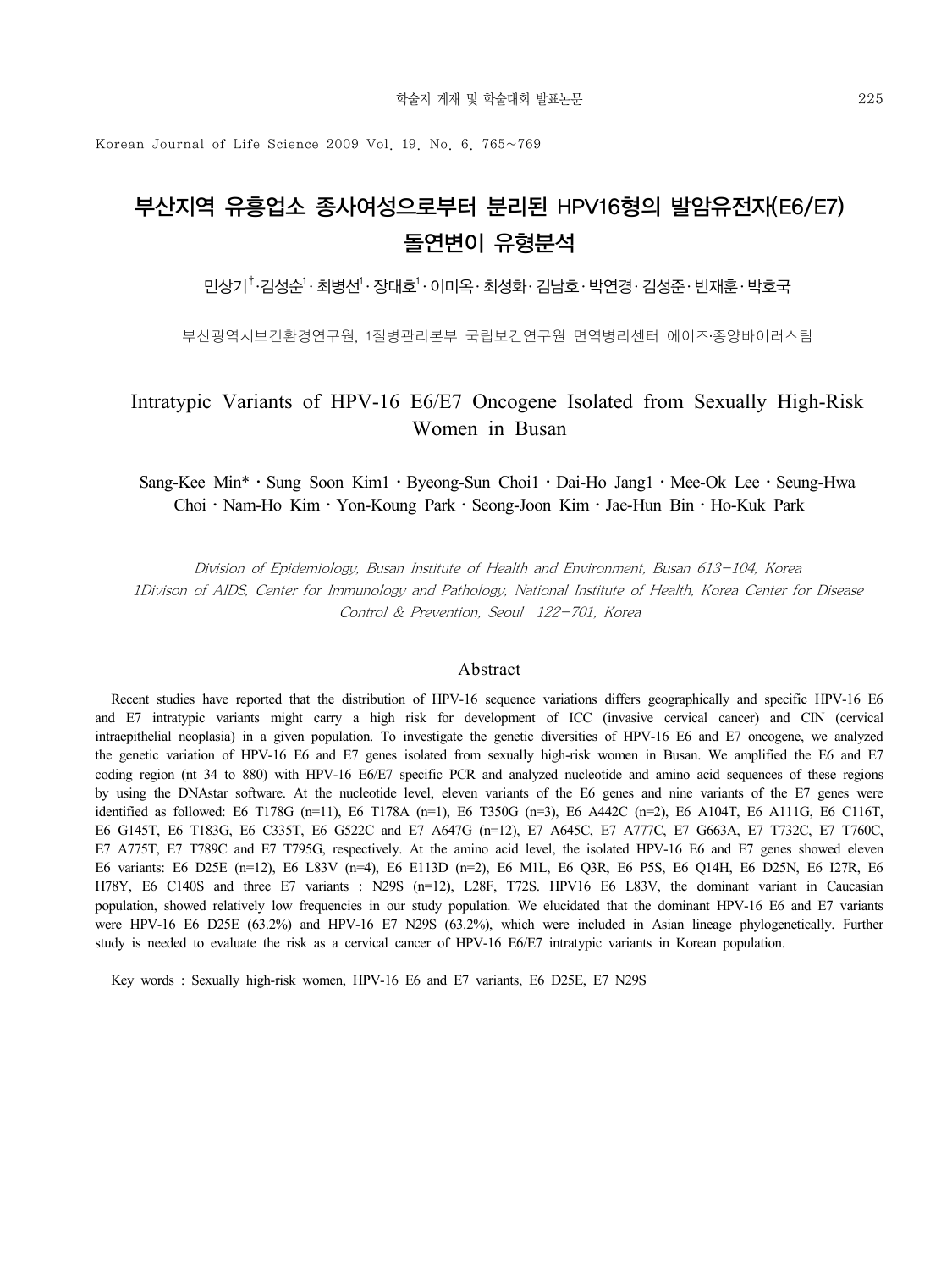한국생명과학회 학술심포지움 및 국제학술대회 2009.10.15~16, 부산BEXCO

### Variation of the N1 Influenza Virus Hemagglutinin in Busan 2009

Man-Kyu Huh, Bok-Kyu Lee, Cheol-Min Cho, Kyung-Soon Cho1, Sook-Ja Kim<sup>1</sup> and Seong-Joon Kim<sup>1</sup>

Department of Molecular Biology, Dongeui University, Busan 614-714, Korea  $1$ Micrology Division, Institute of Health & Enviroment, Busan 613–806, Korea

Influenza viruses were isolated from several hospitals in Busan from January to August. Reverse transcription and PCR amplification were carried out under standard conditions by using influenza-specific primers. The nucleotide sequences of influenza virus Neurminidase (NA) genes of the N1 serotype from human hosts were analysed nd their evolutionary relationships with natural reservoir species were evaluated. The aligned data sets for N1 serotype from human hosts are 1413 nucleotides (bp) and the contens of A,C,G, and T for them in Korea were generally similar to those for New york 2009 and California 2009. However, they were different from those of California 2009. Many substitution mutations in the N1 serotype, i.e. Phe to Leu at position 6 and Pro to Leu at position 57, were also observed in Busan 2009 and USA. A/N1 types in this study does not evolve anomalously very fast. The phylogenetic tree indicates that the human virus of the H1N1 serotype originated from a lineage closely related to a series of California in USA.

Key words: Influenza Virus, A/N1, Busan, substitutions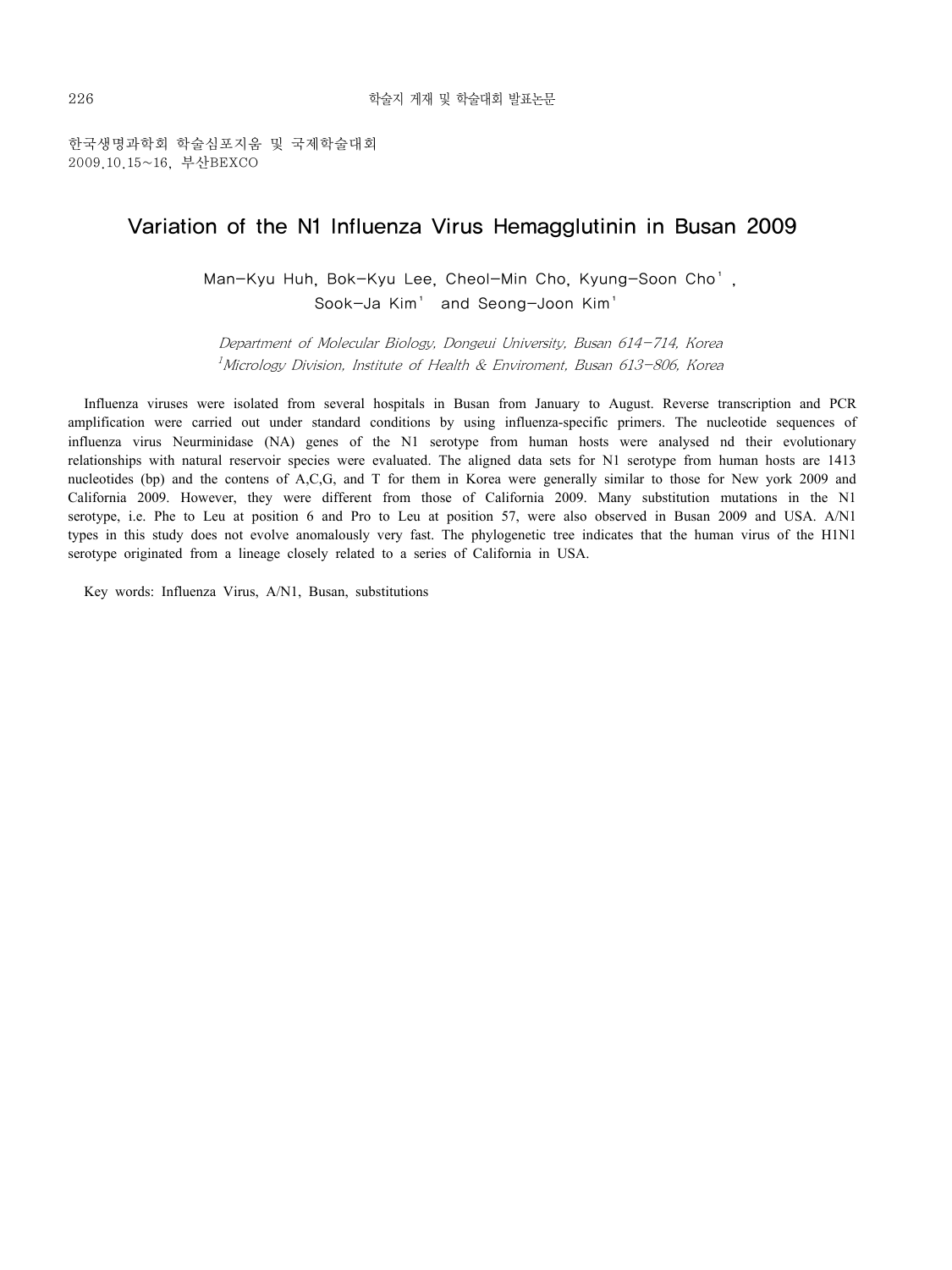## Evolution of the H1 Influenza Virus Hemagglutinin from 2007 to 2009 in Busan

Man-Kyu Huh<sup>\*</sup>, Cheol-Min Cho and Kyung-soon Cho<sup>1</sup>

Department of Molecular Biology, Dongeui University, Busan 614-714, Korea  $1$ Micrology Division, Institue of Health & Environment, Busan 613–806, Korea

The nucleotide sequences of Influenza virus hemagglutinin genes of the H1 serotype from human hosts in Busan were analysed and their evolutionary relationships with natural reservoir species were evaluated. Overall rates of evolutionary change(nucleotide substitution per site, per year) and the age of the most recent common ancestor were estimated using the BEAST program. We found high nucleotide variation in A/ Busan/23/2009 among the Busan 2009 H1N1 sequences in HA genes which was isolated from 2year old female. The most notable aspect of these results was that the substitution rates estimated for A/H1N1 were very slow, ranging from  $2.1 \times 10^{-4}$  substitutions per site, per year (subs/site/year) to  $5.2 \times 10^{-3}$ substitutions. A/H1N1 types in this study does not evolve anomalously slow or very fast. The phylogenetic tree indicates that the human virus of the H1N1 serotpe originated from a lineage closely related to a series of Hawaii and pennsylvania.

Key word : Influenza viruses, A/H1, Busan, hemagglutinin genes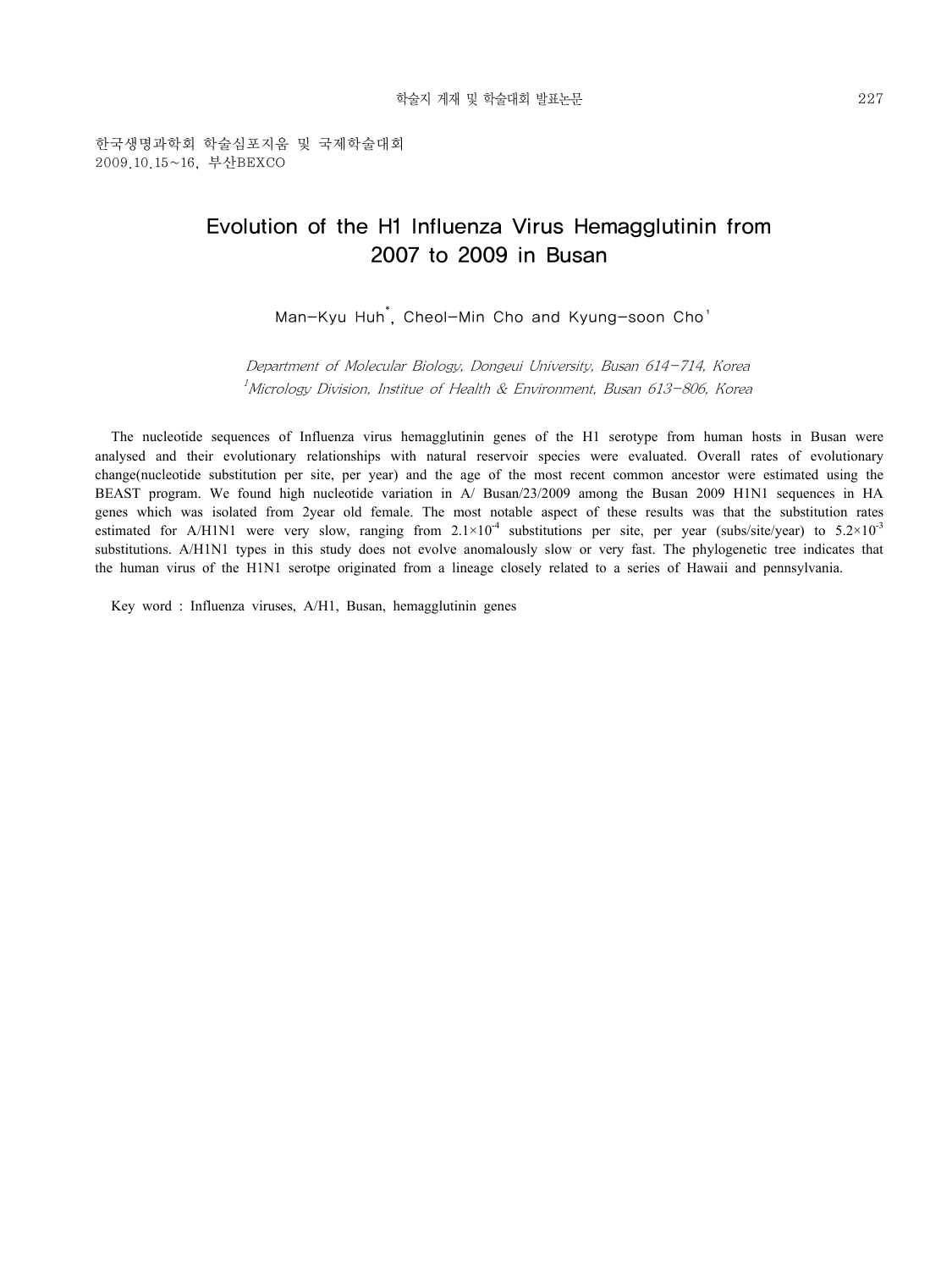한국가축위생학회지 제32권 제1호(2009) Kor J Vet Serv  $32(1)$ :  $45 \sim 59(2009)$ 

## 소와 돼지유래 Salmonella속 균의 혈청형 및 약제감수성

이우원 $^{\dagger}$  · 정병열 $^{\dagger}$ · 이강록 · 이동수 · 김용환 $^{\dagger}$ 

부산광역시 보건환경연구원 축산물위생검사소, <sup>1</sup>국립수의과학검역원, <sup>2</sup>경상대학교 수의과학대학

### Serotype and antimicrobial susceptibility of *Salmonella* spp. isolated from pigs and cattle

Woo-Won Lee<sup>†</sup>, Byeong-Yeal Jung<sup>1</sup>, Gang-Rok Lee, Dong-Soo Lee, Yong-Hwan Kim<sup>2</sup>

Veterinary Service Laboratory, Busan Metropolitan City Institute of Health and Environment, Busan, 616-810, Korea  $^1$ National Veterinary Research & Quarantine Service, Anyang 430–824, Korea  $2^2$ College of Veterinary Medicine, Gyeongsang National University, Jinju 660–701, Korea

#### Abstract

At the present study, it was aimed to explore the states of antimicrobial resistant *Salmonella* spp. isolates from 3,850 pigs (2,732 ileocecocolic lymphnodes and 1,118 cecal contents) and 1,764 cattle (965 cecal lymphnodes and 799 cecal contents) slaughtered in Busan province from December 2000 to November 2001. Among 5,614 samples, 457 of *Salmonella* spp. were isolated from pig lymphnodes (13.5%), pig cecal contents (4.4%), cattle lymphnodes (3.5%) and cattle cecal contents (0.5%). *Salmonella* spp. were showed different isolation ratio, that was 10.8% in summer, 9.0% in autumn, 8.4% in spring and 5.0% in winter. As a result of serotyping, B group  $(65.4%)$  were identified as the most common in pigs and cattle, in order of  $C_1$ (14.0%), D1 (5.5%), C2 (4.2%), E1 (4.2%) and L (3.5%). 34 serotypes were found, among them, *Salmonella* Typhimurium (*S.*  Typhimurium) (21.0%) was the most common serotype from pigs and cattle. The major serotypes were in order of *S*. Derby (15.3%). *S.* Schwarzengrund (14.7%), *S.* Typhimurium var Copenhagen (9.2%), *S*. Mbandaka (5.7%), *S.* Enteritidis (5.5%) and *S.* Ruiru (3.5%). The most common serotype was *S.* Typhimurium in pigs, and *S.* Ruiru in cattle. *S.* Ruiru was firstly isolated from pigs and cattle in Korea. In antimicrobial susceptibility test, all the isolates were demonstrated susceptibility to norfloxacin and ofloxacin. But the isolates were showed resistance other antibiotics in order of doxycycline (68.3%), tetracycline (67.8%), penicillin (54.5%) and streptomycin (52.5%). *S.* Typhimurium were exhibited resistance to ampicillin (34.8%), chloramphenicol (36.2%), streptomycin (94.9%), sulfamethoxazole/trimethoprim (34.8%) and tetracycline (97.8%). There were 53 strains (38.4%) which had multidrug resistant (MDR) isolates, resistant to more than 6 antimicrobial agents. The most common resistance patterns of MDR isolates were ampicillin, chloramphernicol, carbenicillin, doxycycline, nalidixic acid, penicillin, streptomycin, sulfamethoxazole/trimethoprim and tetracycline (ACCbDNaPSSuT).

Key words : *Salmonella*, Ileocecocolic lymphnodes, Serotypes, Multidrug resistant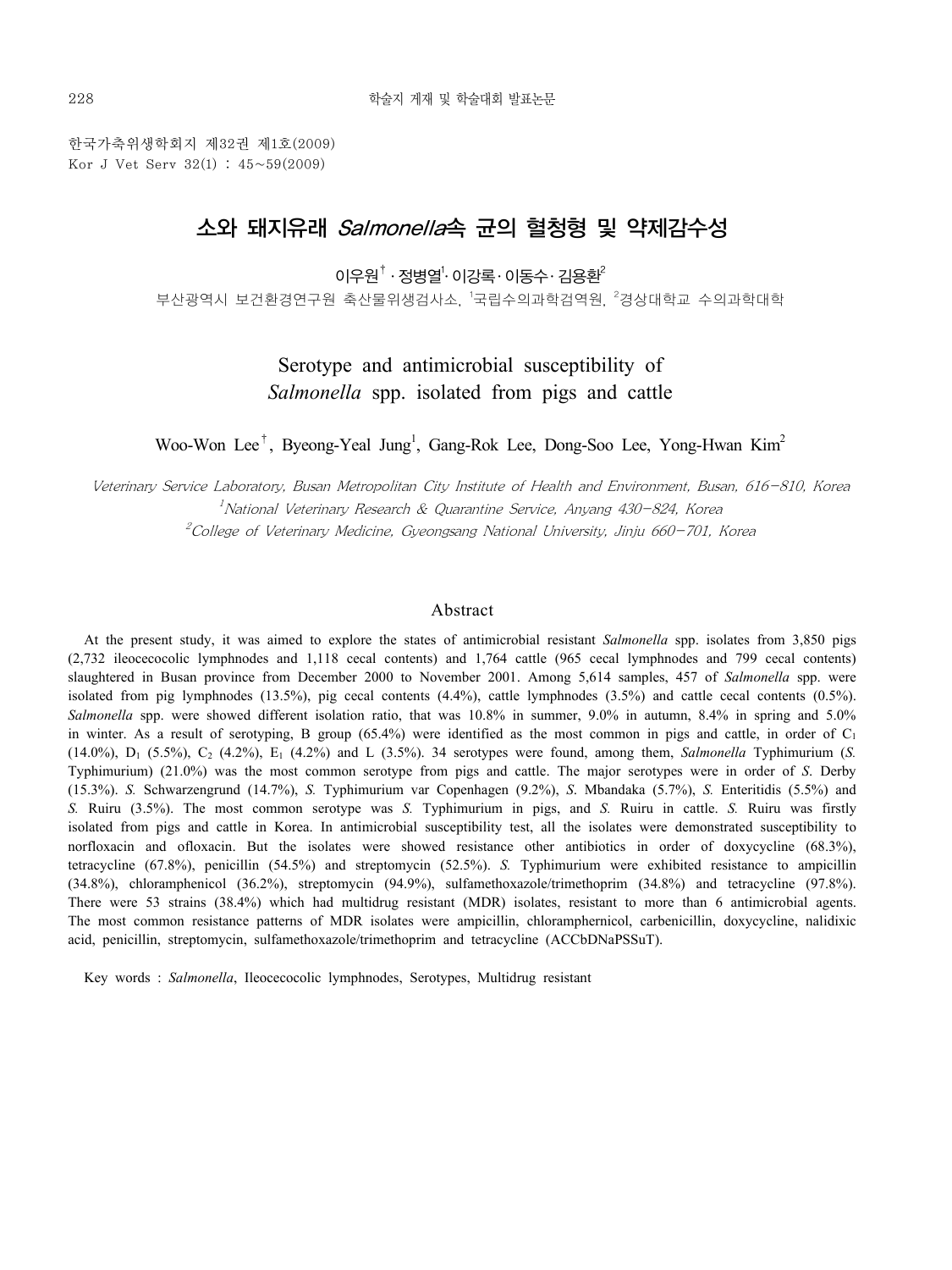한국가축위생학회지 제32권 제2호(2009) Kor J Vet Serv 32(2) : 147∼153(2009)

# Multiplex PCR 기법을 이용한 Salmonella Enteritidis와 S. Typhimurium의 특이적 검출에 관한 연구

 $0$ |우원 $^{\dagger}$ ·이승미 · 이강록 · 이동수 · 박호국 부산광역시 보건환경연구원

Identification of *Salmonella* Enteritidis and *S*. Typhimurium by multiplex polymerase chain reaction

Woo-Won Lee†, Seung-Mi Lee, Gang-Rok Lee, Dong-Soo Lee, Ho-Kuk Park

Busan Metropolitan City Institute of Health and Environment, Busan 616-810, Korea

(Received 30 May 2009, accepted in revised from 23 June 2009)

#### Abstract

*Salmonella* species are the most important etiologic agents of food-borne acute gastroenteritis. The most common serotypes isolated from humans are *Salmonella enterica* serotype Typhimurium (*S*. Typhimurium) and *S.* Enteritidis. Traditional detection methods for *Salmonella* are based on cultures using selective media and characterization of suspicious colonies by biochemical and serological tests. These methods are generally time-consuming and not so highly sensitive. Recently, the polymerase chain reaction (PCR) has been used as a highly sensitive, specific, and rapid test for the presence of pathogenic bacteria. In this study, a multiplex PCR (m-PCR) was used to detect *S*. Typhimurium and *S*. Enteritidis. We selected m-PCR target genes, which were the *spv* (virulence plasmid specific for *S*. Enteritidis) and *sefA* (*S*. Enteritidis fimbrial antigen) genes, *fliC* (H1-i antigen specific for *S*. Typhimurium) and a randomly cloned sequence specific for the genus *Salmonella*. With m-PCR, random sequence was detected from all strains of Salmonella spp, spv and sefA were detected from all strains of *S*. Enteritidis (100%), and *fliC* was detected from all strains of *S*. Typhimurium (100%). This assay indicate that the specificity of the m-PCR make them potentially valuable tools for detection of *S*. Typhimurium and *S*. Enteritidis.

Key words : Multiplex polymerase chain reaction, Virulence plasmid, Fimbrial antigen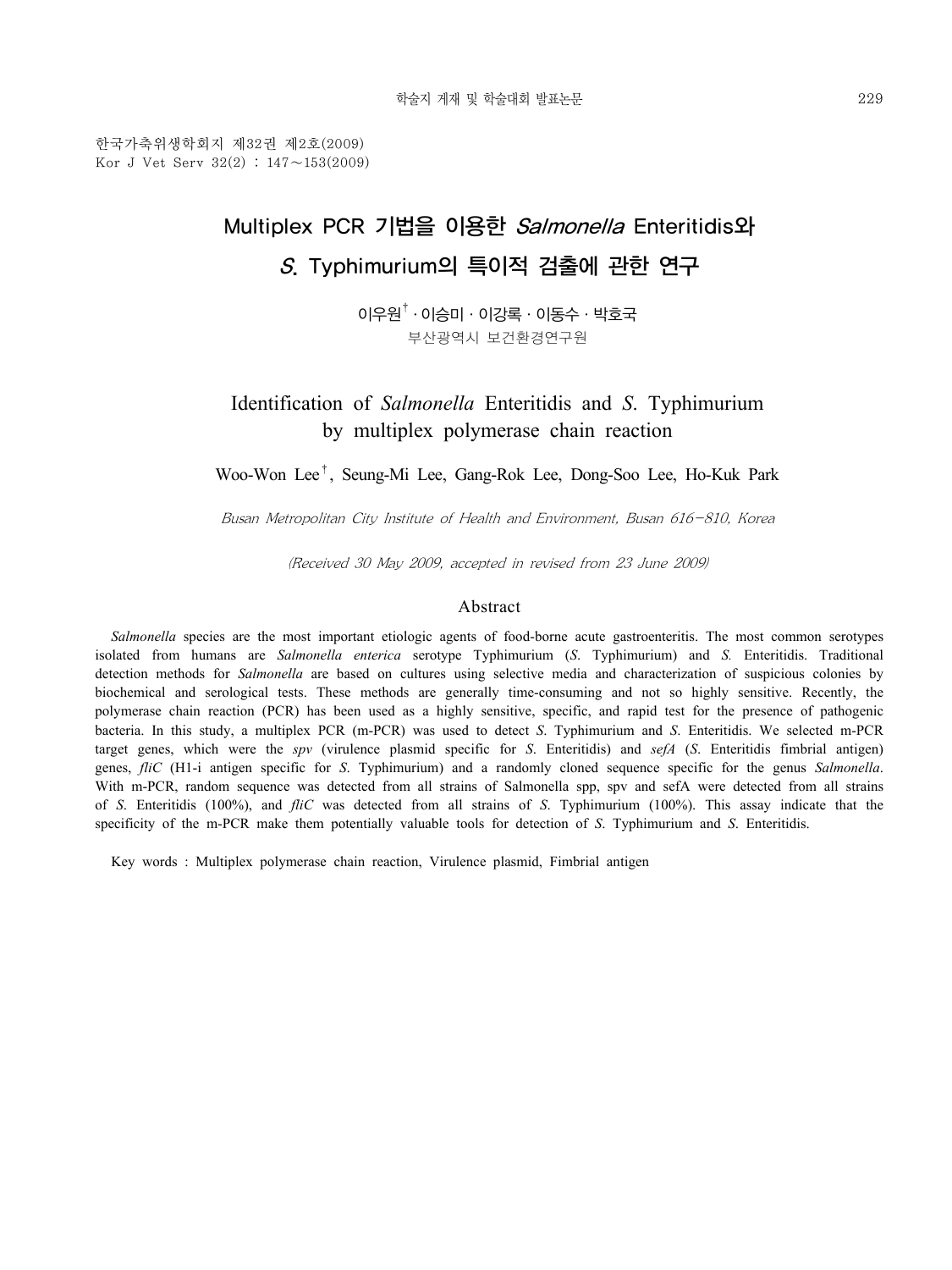한국가축위생학회지 제32권 제1호(2009) Kor J Vet Serv  $32(1)$ :  $61~76(2009)$ 

## 소와 돼지유래 다제내성 Salmonella속 균의 분자유전학적 특성

이우원 $^{\dagger}$  · 정병열 $^{\dagger}$ · 이강록 · 이동수 · 김용환 $^{\dagger}$ 

부산광역시 보건환경연구원 축산물위생검사소, <sup>1</sup>국립수의과학검역원, <sup>2</sup>경상대학교 수의과학대학

### Molecular genetic characterization of multiple antimicrobial resistant *Salmonella* spp. isolated from pigs and cattle

Woo-Won Lee<sup>†</sup>, Byeong-Yeal Jung<sup>1</sup>, Gang-Rok Lee, Dong-Soo Lee, Yong-Hwan Kim<sup>2</sup>

Veterinary Service Laboratory, Busan Metropolitan City Institute of Health and Environment, Busan, 616-810, Korea  $^1$ National Veterinary Research & Quarantine Service, Anyang 430–824, Korea  $2^2$ College of Veterinary Medicine, Gyeongsang National University, Jinju 660–701, Korea

(Received 3 March 2009, accepted in revised from 20 March 2009)

#### Abstract

At the present study, it was aimed to explore the molecular genetic characterization of multiple antmicrobial resistant *Salmonella* spp. isolated from pigs and catte. A total of 138 *Salmonella* Typhimurium (*S*. Typhimurium) isolates were typed with phage, among them, 83.3% of *S*. Typhimurium tested could divide into a 10 phage types. Definitive type 193 (DT193) (25.4%) and DT195 (24.6%) were exhibited as the dominant types. DT104 and U302 were found from pigs and cattle. On the other hand. *S.* Enteritidis had 6 phage types, of them, phage type 21 (PT21) and PTl lb were the popular types. In the plasmid profiles, 135 of *S*. Typhimurium isolates were exhibited 1 to 6 plasmid bands which molecular weight ranged from 90 to 2kb. 35 isolates (25.4%) harbored a 90kb plasimid which is thought to be the serotype specific virulence plasmid. Two of twenty five *S.* Enteritidis had common plasmids at 2 and 1.5kb. With multiplex polymerase chain reaction, virulence genes (*invA* and *spvC*) were detected from all *Salmonella* spp. from 167 of *S*. Typhimurium, *S*. Enteritidis and chloramphenicol resistant *S*. Schwarzengrund, but some drug resistant genes, such ad PSE-1, *cml/tetR* and *flo* were not determined but other drug resistant genes, for example TEM and *int* were found. The detection rates lof *spvC*. TEM and *int* gene was 35.3%, 29.3% and 72.5%, respectively. The TEM gene was highly popular in *S*. typhimurium, which as detected from ampicillin and amoxicillin resistant strains as 95.9%, *int* gene was able to detect from all the isolates identified as multidrug resistant (MDR), particularly DT193 was thaught as the most prevalent virulence and multidrug resistance isolate. The major plasmid profile and drug resistance pattern of DT193 were 90, 40, 10.5, 6.3, 3.0kb and ACCbDNaPSSuT, respectively. MDR was commonly found in other phage types, particularly DT104, U302 and DT203.

Key words : Definitive type. Phage type, Plasmid, MDR, Virulence gene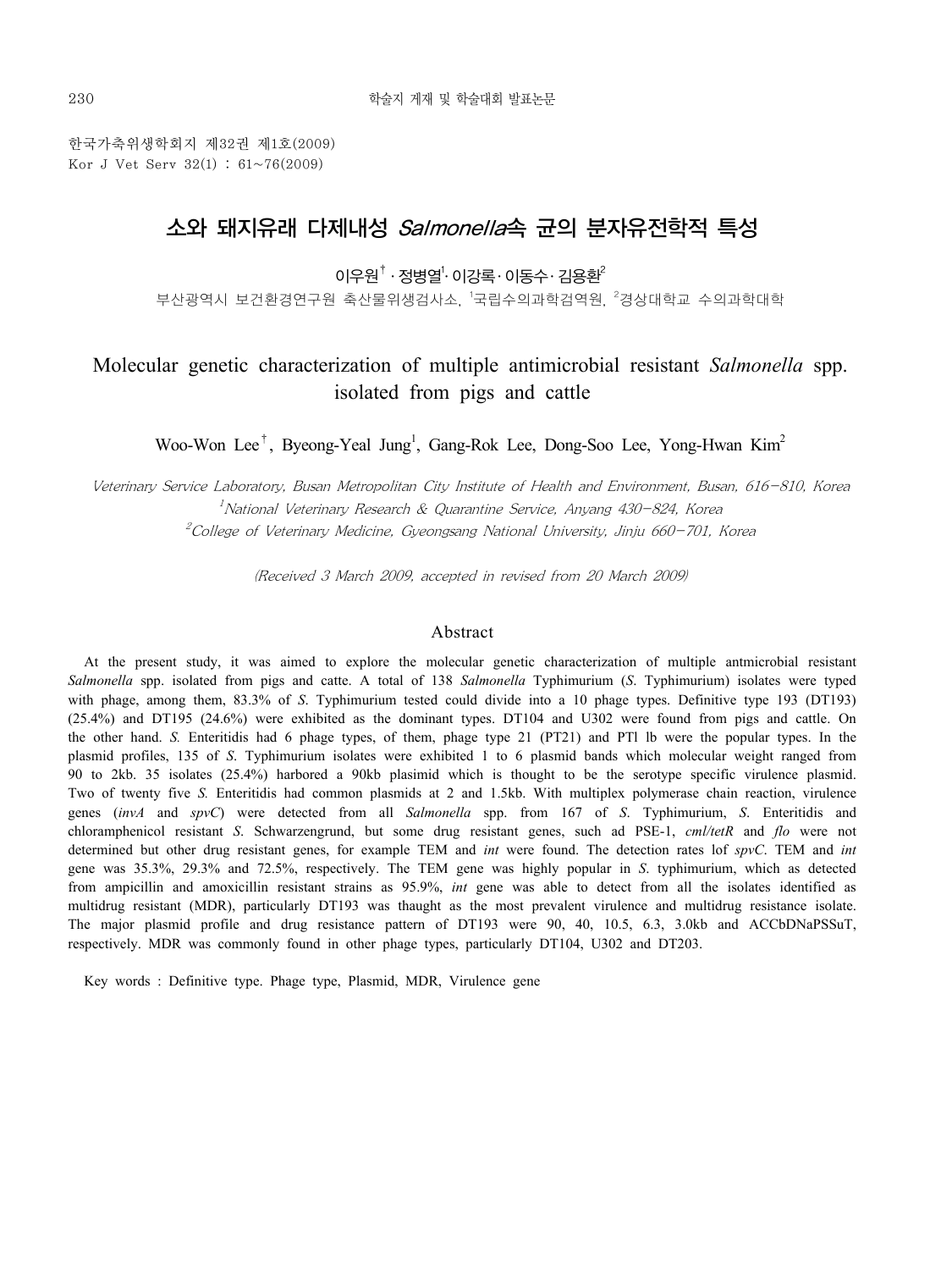한국가축위생학회지 제32권 제3호(2009) Kor J Vet Serv  $32(3)$ :  $227 \sim 239(2009)$ 

## 소와 돼지유래 살모넬라속 균의 약제내성유전자의 특성에 관한 연구

이우원· 정병열<sup>1</sup>· 이강록· 이동수· 김용환 $^{2^{\dagger}}$ 

부산광역시 보건환경연구원 축산물위생검사소, <sup>1</sup>국립수의과학검역원, <sup>2</sup>경상대학교 수의과학대학

### Investigation on antimicrobial resistance genes of *Salmonella* spp. isolated from pigs and cattle

Woo-Won Lee, Byeong-Yeal Jung<sup>1</sup>, Gang-Rok Lee, Dong-Soo Lee, Yong-Hwan Kim<sup>2†</sup>

Veterinary Service Laboratory, Busan Metropolitan City Institute of Health and Environment, Busan, 616-810, Korea  $1$ National Veterinary Research & Quarantine Service, Anyang 430–824, Korea  $^{2}$ College of Veterinary Medicine, Gyeongsang National University, Jinju 660–701, Korea

(Received 22 July 2009, accepted in revised from 28 September 2009)

#### Abstract

At the present study, it was aimed to detet virulence genes and antimicrobial resistance genes among 102 strains of 12 *Salmonella* serotypes isolated from pigs and cattle. In polymerase chain reaction (PCR), *inv*A was detected from all strains of *Salmonella* spp.. *spv*C was detected from *Samonella enterica* serotype Enteritidis (*S*. Enteritids) (100%), *S*. Bradenburg (75%), and *S*. Typhimurium (20.4%). Drug resistance related genes of 12 types were detected from all strains. TEM ( $bla_{\text{TEM}}$ ) genes was detected from 51 (92.7%) of 55 β-lactams (54 ampicillin or l amoxicillin) resistance strains. 55 (100%) of 55 chloramphenicol resistance strains, 3 (100%) of 3 gentamicin resistance strains and 5 (100%) of 5 kanamycin resistance strains did contain *cml, aadB*, and *aphA1*-*Iab*, respectively. *strB* (89.9%), *strA* (88.4%). *aadA*2 (84.1%) and *aadA*1 (72.5%) were detected from 69 streptomycin resistance strains. *sulII* and *dhfrXII* were detected from 49 (100%) of 49 sulfamethoxazole/ trimethoprim resistance strains, but *sulI* was not detedcted. *tetA* (97.9%) and *tetB* (21.6%) were detected from 97 tetracycline resistance strains. *int* gene was detected from 58 (56.9%) of 102 strains.

54 *S*. Typhimurium of 102 *Salmonella* spp. were attempted to detect drug resistance genes. TEM was detected from 44 (95.7%) of 46 β-lactams (45 ampicillin or 1 amoxicillin) resistance strains. *cmlA* was detected from 51 (100%) of 51 chloramphenicol resistance strains. *aadA*2 (100%), *strA* (100%), *strB* (100%) and *aadA1*(79.6%) were detected from 54 streptomycin resistance strains. *sulII* (100%) and *dhfrXII* (100%) were detected from 49 sulfamethoxazole/trimethoprim resistance strains. *tetA* was detected from 54 (100%) of 54 tetracycline resistance strains. *int* gene was detected from 54 (100%) of 54 strains. The major drug resistance pattern and resistance gene profile were ampicillin, chloramphenicol, streptomycin, sulfamethoxazole/trimethoprim and tetracycline (ACSSuT) and TEM, *cmlA, aadA1, aadA2, strA, strB, sulII, dhfrXII, tetA* and *int,* respectively.

Key words : Polymerase chain reaction, Virulence gene, Antimicrobial resistance gene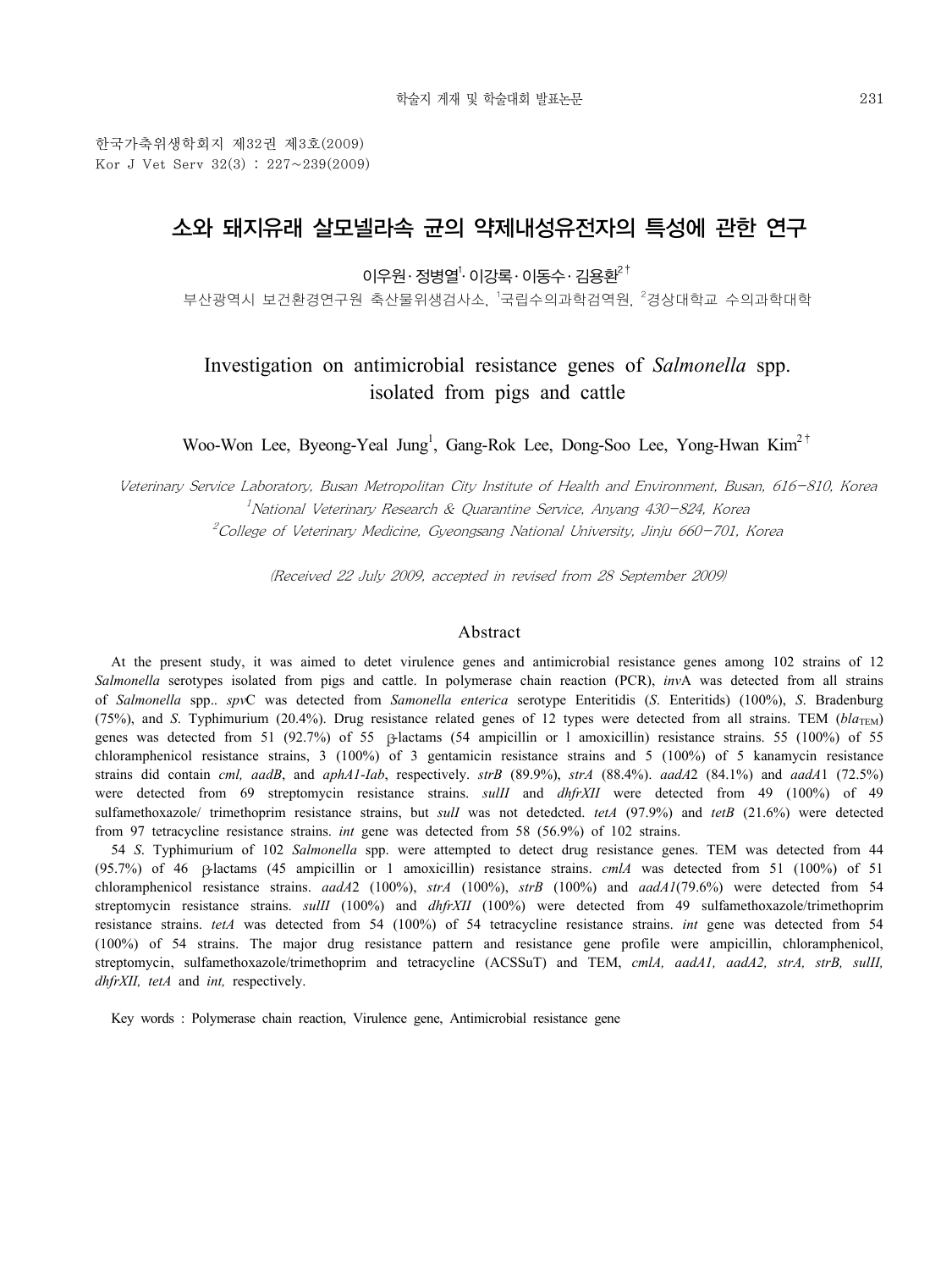한국가축위생학회 제32차 2009. 10. 15~16. 울산광역시 MBC컨벤션센터

### 유통되는 쇠고기에서 분리한 대장균의 항생제 내성 조사 ․ 연구

김홍태† ․ 정경태․ 이우원․ 이승미․ 이강록․ 이동수․ 이근우1

.<br>부산광역시 보건환경연구원 축산물위생검사소, <sup>1</sup>경북대학교 수의과대학

#### 서 론

 항생제는 동물과 사람에서 질병의 치료, 예방 목적 및 동물의 생산성을 증가시키기 위한 목적의 성장 촉진제로 사료첨가용 의 형태로 오랫동안 많이 사용되어오고 있어 최근 들어 오, 남용에 의한 부작용으로 잔류 문제나 약제 내성균의 출현, 전파 등에 따른 항생제 내성과 같은 축산물 안전성에 대한 중요한 문제를 야기시키고 있고 전 세계적으로 커다란 공중보건학적 문 제로 대두되고 있어 여러 국가별로 항생제 내성균 모니터링 시스템을 구축하여 운영하고 있는 실정이다. 따라서 본 연구에서 는 축산과 수의 분야에서 항생제의 효율적인 사용 및 안전관리를 위한 대책을 수립하고 우리가 생활하면서 꾸준한 증가 추세 로 섭취하는 축산식품 중 대표적인 식육에 대한 안전성 확인의 한 과정으로 유통 중인 쇠고기에서 분리한 대장균을 대상으로 항생제 내성 실태를 조사하고자 2007년~2008년까지 2년간 본 조사, 연구를 실시하게 되었다.

키워드 : 쇠고기, 대장균, 항생제 내성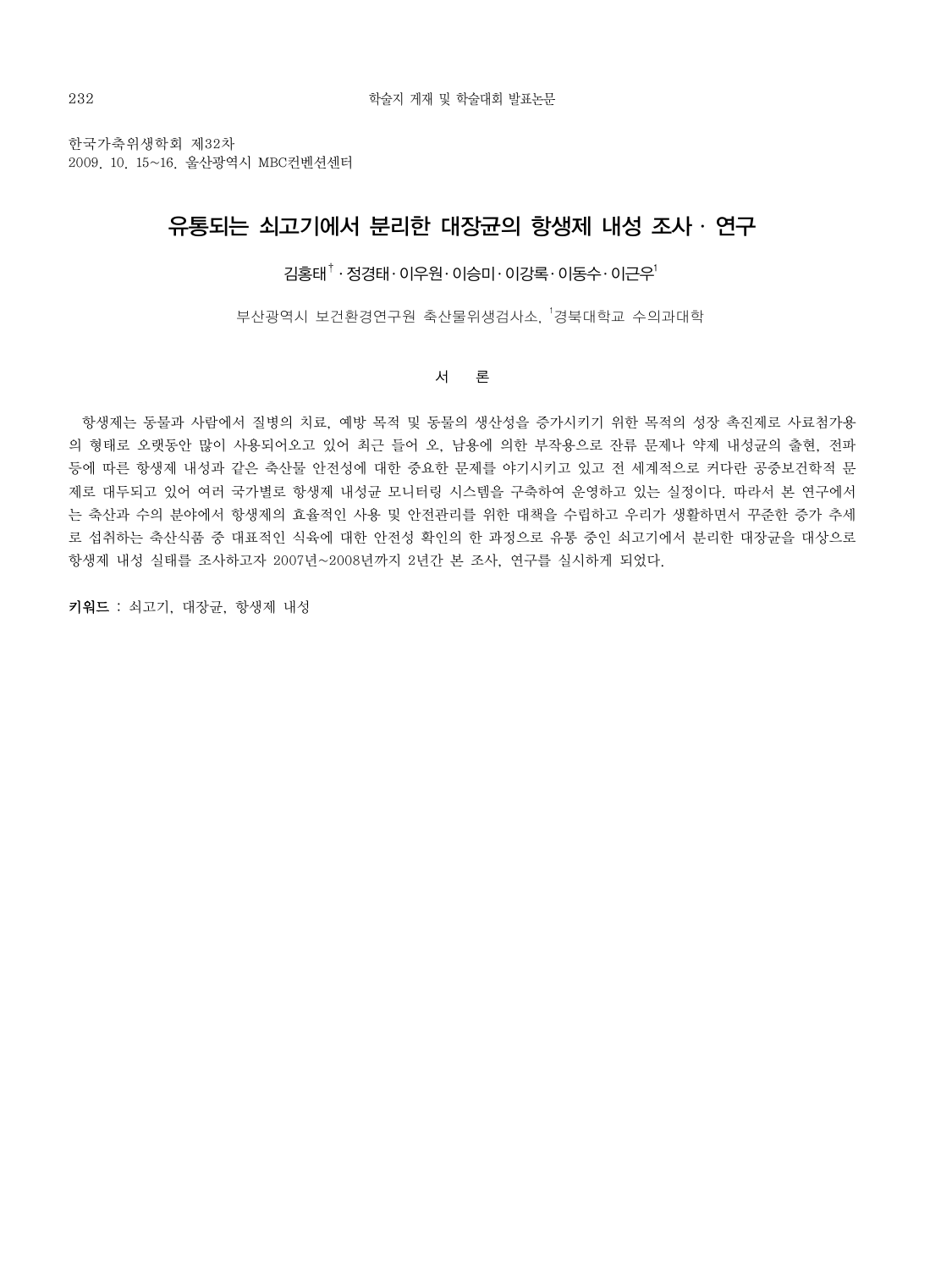한국가축위생학회지 제32권 제1호(2009) Kor J Vet Serv 32(1) : 93~102(2009)

## 유통되는 쇠고기에서 분리한 대장균의 항생제 내성 조사․ 연구 (2)

김홍태†․ 정경태․ 이동수․ 이근우1

부산광역시 보건환경연구원 축산물위생검사소, <sup>1</sup>경북대학교 수의과대학

### Study on antimicrobial resistance of *Escherichia coli* isolated from domestic beef on sale (2)

Hong-Tae Kim<sup>\*</sup>, Kyung-Tae Jung, Dong-Soo Lee and Keun-Woo Lee<sup>1</sup>

Veterinary Service Laboratory, Busan Metropolitan City Institute of Health and Environment, Busan, 616-810, Korea

<sup>1</sup>College of Veterinary Medicine, Kyungpook National University, Daegu, 702-701, Korea (Received 5 February 2009, accepted in revised from 17 March 2009)

Abstract : In this study, antimicrobial resistance of E. coli isolated from domestic beef on sale in Busan and Gyeongnam province was investigated from March to October 2008. A total of 400 beef samples were collected for the monitoring of antimicrobial resistance, and 39 (9.8%) strains of E. coli were isolated. Antimicrobial resistance test was carried out by agar disc diffusion method with  $17$  antimicrobials. In general, E. coli isolates showed the highest antimicrobial resistance to tetracycline (85.3%), followed by doxycycline (76.5%), streptomycin (61.8%) and sulfamethoxazole/trimethoprim (61.8%). Then they showed higher resistance to several antimicrobials like kanamycin and neomycin (55.9%). However, They had low antimicrobial resistance to amikacin (8.8%), amoxicillin/clavulanic acid (2.9%). Of 39 isolates, 31 (79.5%) were resistant to more than 2 antimicrobials. Among 17 antimicrobials examined, tetracyclines were the most resistant, followed by aminoglycosides, sulfonamides. The resistance was seemed to be correlated to amounts of antimicrobial use. In the result of this study, we suggest that there be need to regulate the abuse of antimicrobial on food-producing animals in Korea because the concern on antimicrobial resistant is gradually increased worldwide.

Key words : Antimicrobial resistance, Antimicrobials, E. coli, Beef.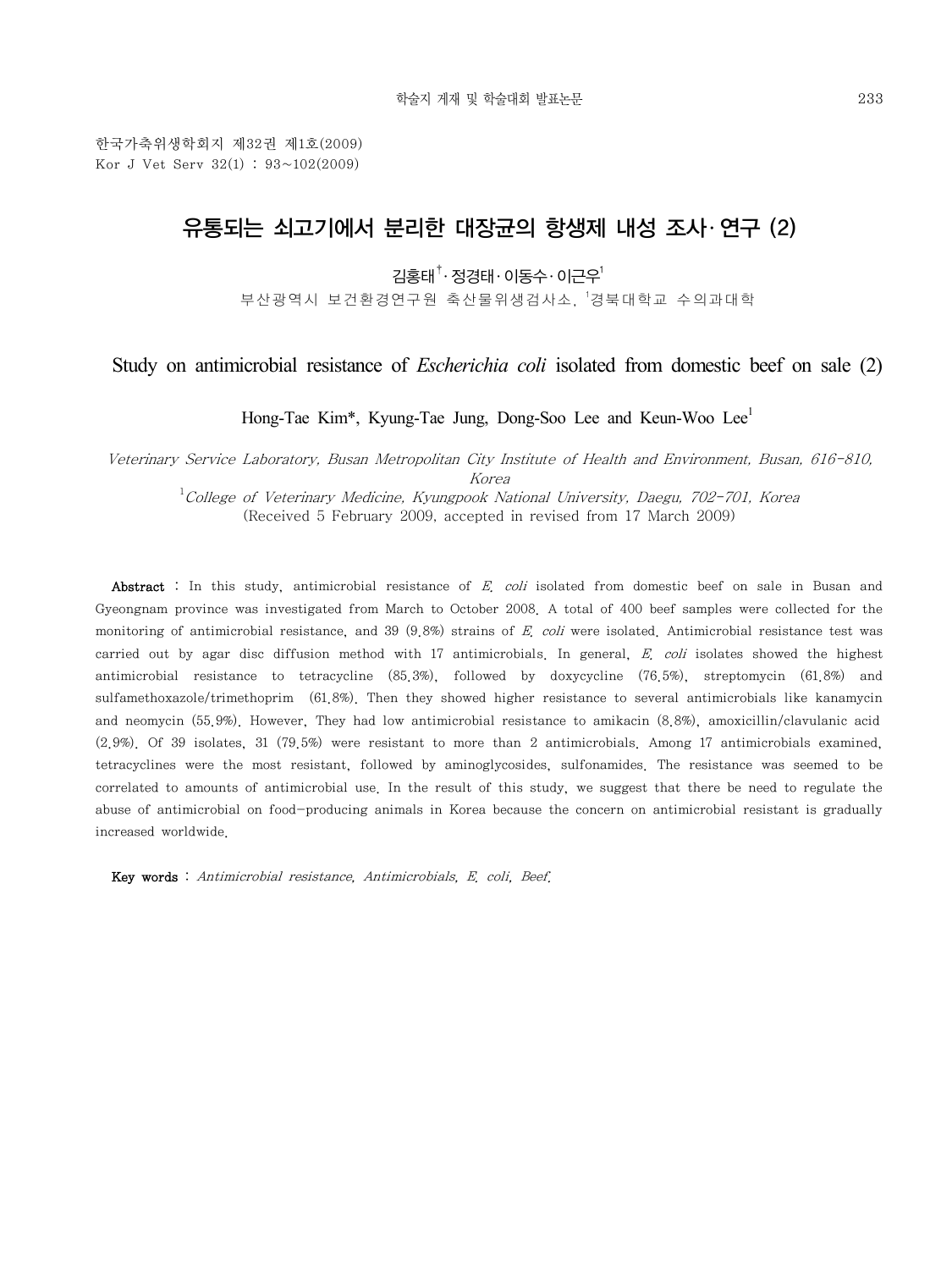한국지하수토양환경학회지 Vol. 14(5) 51~61, 2009

## 부산지역 지하수의 방사성물질 특성

### 전 대 영†

부산광역시 보건환경연구원

### Radionuclides of Ground waters in Busan

Dae-Young Jeon<sup>†</sup>

Busan Metropolitan City, Institute of Health and Environment

### Abstract

This study was performed to research the characteristic of radionuclides of 80 groundwater monitoring networks in Busan. According to the research, average concentration of Uranium was  $4.33\mu g/L$ , maximum concentration of Uranium was 171.55  $\mu$ g/L among the 80 sampling sites. One sample exceeded the Proposal standard of drinking water in USA in Uranium (30  $\mu$ g/L) and four samples exceeded the recommendatory value of WHO about Uranium (15  $\mu$ g/L). Radon and gross-α concentration of all samples were far less than the Proposal standard of drinking water in USA. In this study average concentration of radionuclides in underground water wasn't too high, but needed to control the concentration of them to prevent exposure to the people. And it needs to be taken measures in some sites with high concentration of Uranium by closing the pipe line or etc through more studies.

Key words : Radionnelides, Groundwater. Uranium, Radon, gross-α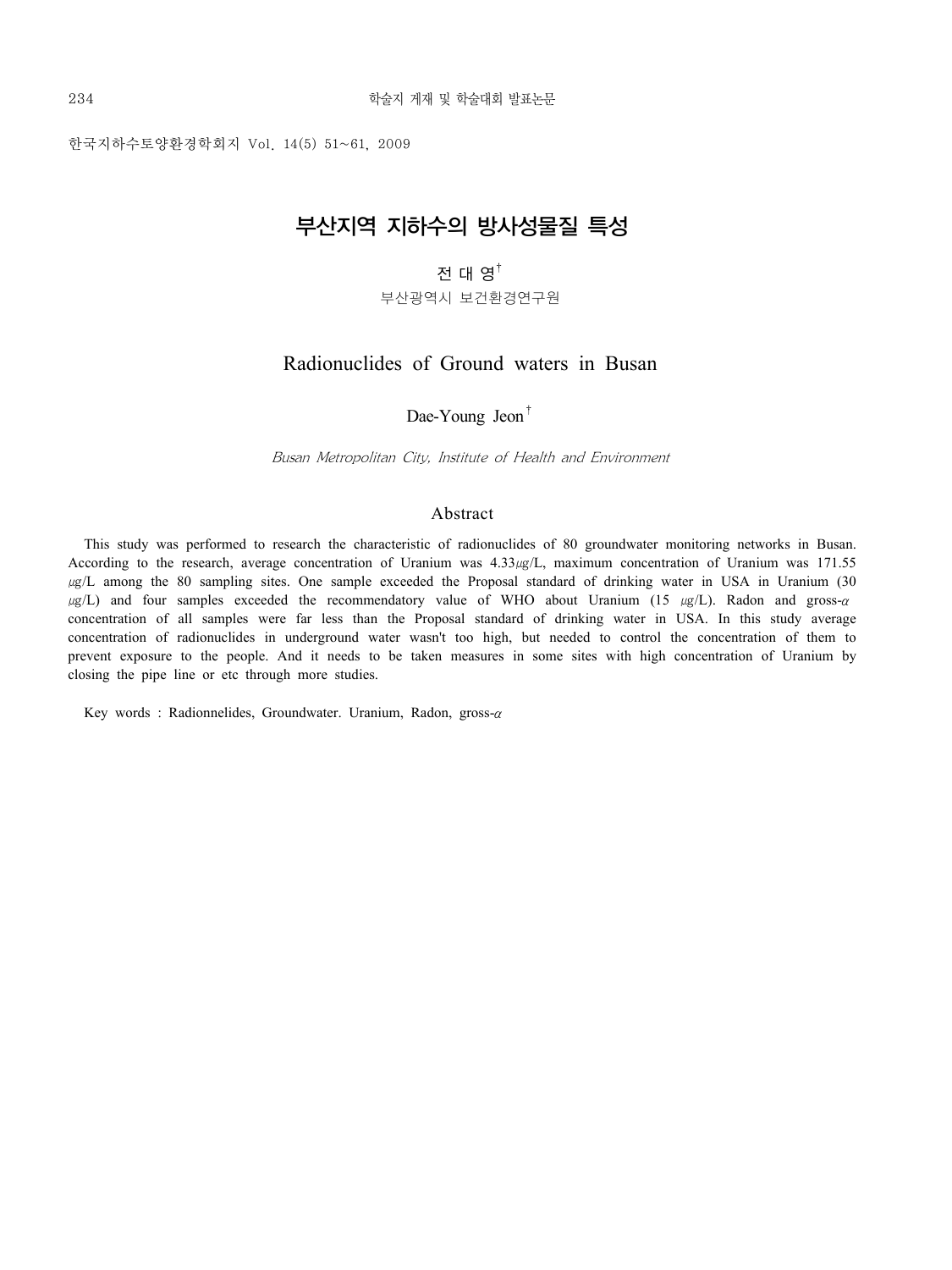Korean J. Chem. Eng.,  $27(2)$ ,  $494~503$  (2010)

### A study on the formation of photochemical air pollution and the allocation of a monitoring network in Busan

Eun-Chul Yoo\*,† and Ok-Hyun Park\*\*

\*Institute of Health & Environment, Busan Metropolitan City, Busan 613-806, Korea \*\*Department of Environmental Engineering, Pusan National University, Busan 609-735, Korea

#### Abstract

The characteristics of concentration variations for dust,  $O<sub>3</sub>$ , and its precursors in Busan, South Korea were analyzed on the basis of pollution data from 19 stations during 2005. The objectives of these analyses were (i) to observe the ozone precursor concentrations under various conditions, (ii) to examine the mechanism of high [O3] episode development, (iii) to examine the formation of photochemical aerosols, (iv) to observe the spatial distribution of high  $[O_3]$  occurrence over time, and (v) to observe the spatial distributions of temperature and wind speed over the whole area of Busan on high  $[O<sub>3</sub>]$ episode days. The ratio of initial  $[NO_2]$  to initial  $[NO_1]$ ,  $O_3$  dosage, and  $O_3$  formation/hazard potential were established as relevant parameters on which to base allocation of monitoring stations according to each regional type, and criteria based on these parameters were determined for reallocating stations over the Busan area according to various regional types based on monitoring purposes. It was found that the current allocations of stations for investigating photochemical pollution do not reflect the areas where high  $O<sub>3</sub>$  occurs and areas where it is desirable to measure  $O<sub>3</sub>$  and its precursors flowing out of the target area. Therefore, based on these criteria, reallocated monitoring stations according to each regional type were suggested.

Key words : Ozone, Precursor, VOCs, Nitrogen Oxides, Photochemical Air Pollution, Monitoring Network, Allocation of Photochemical Monitoring Station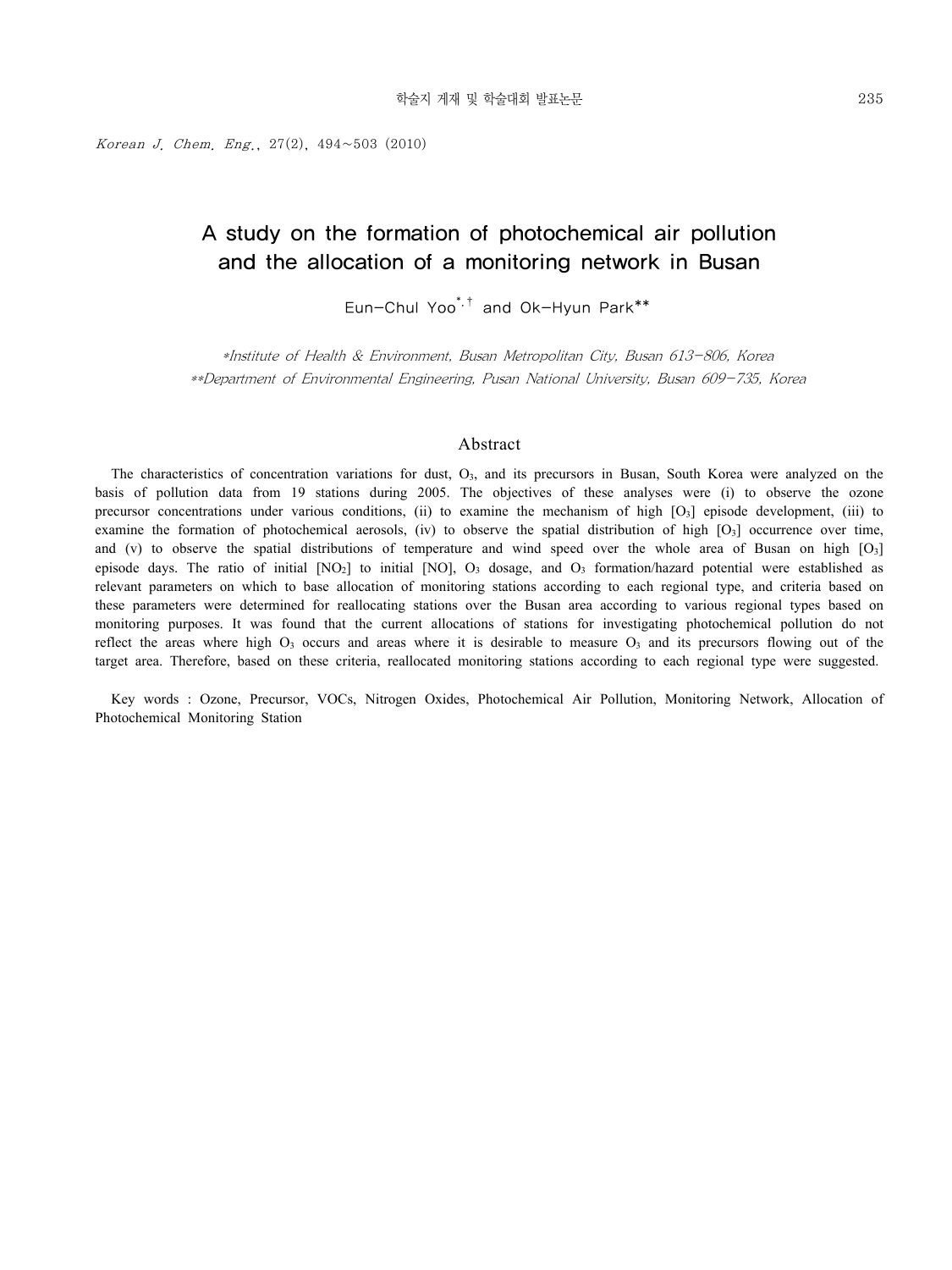韓國廢棄物學會誌 第26券 第1號 69~77(2009)

## 볏짚재 및 솔잎재를 이용한 폐주물사내 중금속 제거에 관한 연구

 $\texttt{X}$ 경원 $^\dagger$  · 서윤하· 김봉기· 김광수· 김성림· 빈재훈· 박호국 부산광역시 보건환경연구원

Study on Reduction of Heavy Metals in Waste Foundry Sand Using Rice Straw Ash and Pine Needles Ash

Kyung-Won Jung†․Yun-Ha Seo․Bong-Gi KimKwang-Soo Kim․Sung-Lim Kim Jae-Hoon Bin․Ho-Guk Park

Busan Metropolitan City, Institute of Health & Environment

#### Abstract

In order to recycle the waste foundry sand for covering and filling materials, it must obey the heavy metal standards of Soil Environment Conservation Act and waste control Act. But most of waste foundry sand have not been satisfied the heavy metal standards of Soil Environment Conservation Act. The purpose of this study is to utilize rice straw ash and pine needles ash as natural washing agents and to remove the heavy metals (Cu, Pb, Cd, Zn, Ni) in waste foundry sand. From the results of Zn leaching test by the Soil Environment Conservation Act, Zn concentration was decreased to 52% removal rate of initial concentration by the rice straw ash, to 54% removal rate by the pine needles ash. Hence the rice straw ash and pine needles ash as natural washing agents will be possible to field application.

Key Words : Waste foundry sand, Recycle, Rice straw ash, Pine needles ash, Washing agent, Waste control act, Soil environment conservation act